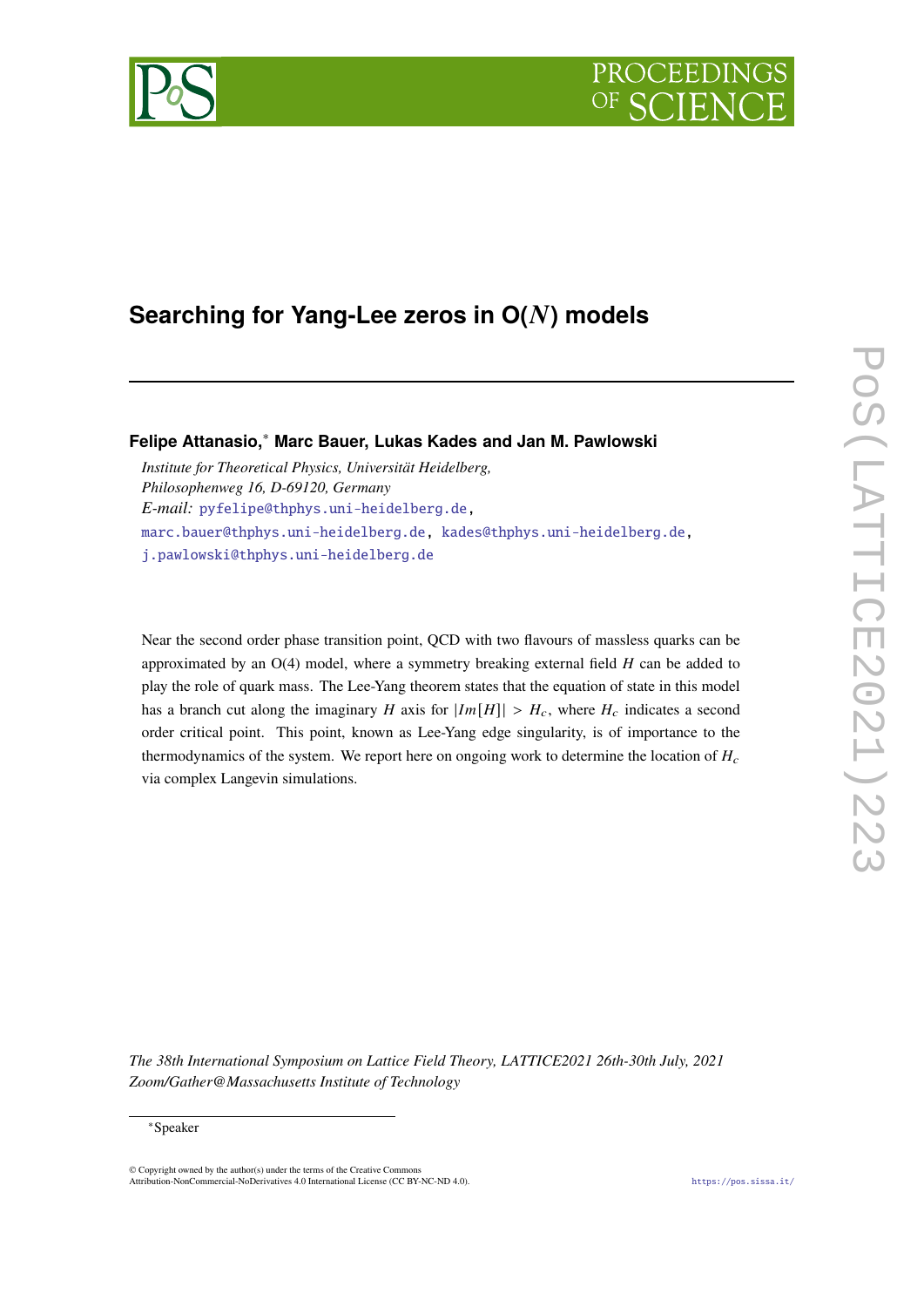### **1. Introduction**

Around the chiral phase transition the matter dynamics of QCD can be well-approximated by a theory of massless pions and scalar quark condensate. In this low energy regime, nucleons and heavier hadrons play no role, and the model is described by an  $O(4)$  scalar field with quartic self-interactions. In this model, an external source  $h_0$  coupled to the quark condensate plays the role of chemical potential. The breaking of chiral symmetry, signalled by a vacuum expectation value of the quark condensate, is controlled by the sign and strength of the mass parameter.

The Yang-Lee theorem  $[1, 2]$  $[1, 2]$  $[1, 2]$  states that  $O(N)$  models have branch cuts for purely imaginary values of  $h_0$ , and the cuts end at second order critical points, known as Lee-Yang edge singularities. These singularities provide an upper bound on the radius of convergence of a Taylor expansion in  $h_0$  around the origin. Analogously, in QCD this would correspond to an expansion in the chemical potential  $\mu$  around the chiral phase transition. Thus, knowing the location of the edge singularity in the  $O(N)$  case provides information on how far in the chemical potential a Taylor expansion in QCD can be trusted. An earlier investigation on this topic, using random matrix models, can be found in ref. [\[3\]](#page-5-2). Recent works on this topic have been carried out using Taylor expansions [\[4\]](#page-5-3), lattice QCD results for non-universal parameters [\[5\]](#page-6-0), reweighting [\[6\]](#page-6-1), Functional Renormalisation Group methods [\[7\]](#page-6-2), Padé resummations [\[8\]](#page-6-3), as well as studies in QCD via imaginary chemical potential [\[9,](#page-6-4) [10\]](#page-6-5).

The complex external magnetic field, used to probe the analytic structure of the  $O(N)$  model, makes the action complex, leading to a sign problem (or complex phase problem). In order to circumvent it, we make use of the complex Langevin (CL) method [\[11–](#page-6-6)[14\]](#page-6-7), an extension of stochastic quantisation [\[15\]](#page-6-8). This method has been used over the past decades with success in different contexts, such as ultracold atoms [\[16,](#page-6-9) [17\]](#page-6-10), QCD [\[18–](#page-6-11)[20\]](#page-6-12), and superstring inspired models [\[21\]](#page-6-13). For a recent reviews of applications of complex Langevin, see [\[22,](#page-7-0) [23\]](#page-7-1) and references therein.

# **2. Computational method**

The action describing the  $O(N)$  field in 3 spatial dimensions is given by

$$
S = \int d^3x \left[ \frac{1}{2} \partial_\mu \varphi_i \partial_\mu \varphi_i + \frac{m_0^2}{2} \varphi_i \varphi_i + \frac{\lambda_0}{4!} (\varphi_i \varphi_i)^2 + h_0 \varphi_1 \right],
$$
 (1)

where  $m_0 \in \mathbb{R}$  is the mass,  $\lambda_0 \in \mathbb{R}$  is quartic coupling,  $h_0 = h_R + ih_I \in \mathbb{C}$  represents the (complex) external magnetic field, and  $1 \le i \le N$ . Due to the presence of  $h_0$  the action is complex, and thus cannot be simulated using standard Monte Carlo methods that rely on importance sampling.

We employ the complex Langevin method to generate field configurations distributed according to the weight  $e^{-S}$ . In this method the fields are augmented by a fictitious time dimension  $\tau$ , known as Langevin time, over which they evolve according to the Langevin equation

$$
\frac{d\varphi_i(x,\tau)}{d\tau} = -\frac{\delta S[\varphi_i(x,\tau)]}{\delta \varphi_i} + \eta_i(x,\tau),\tag{2}
$$

with  $\eta_i(x, \tau)$  being white noise fields

$$
\langle \eta \rangle = 0, \quad \langle \eta_i(x, \tau) \eta_j(y, \tau') \rangle = 2 \delta_{ij} \, \delta(x - y) \delta(\tau - \tau'), \tag{3}
$$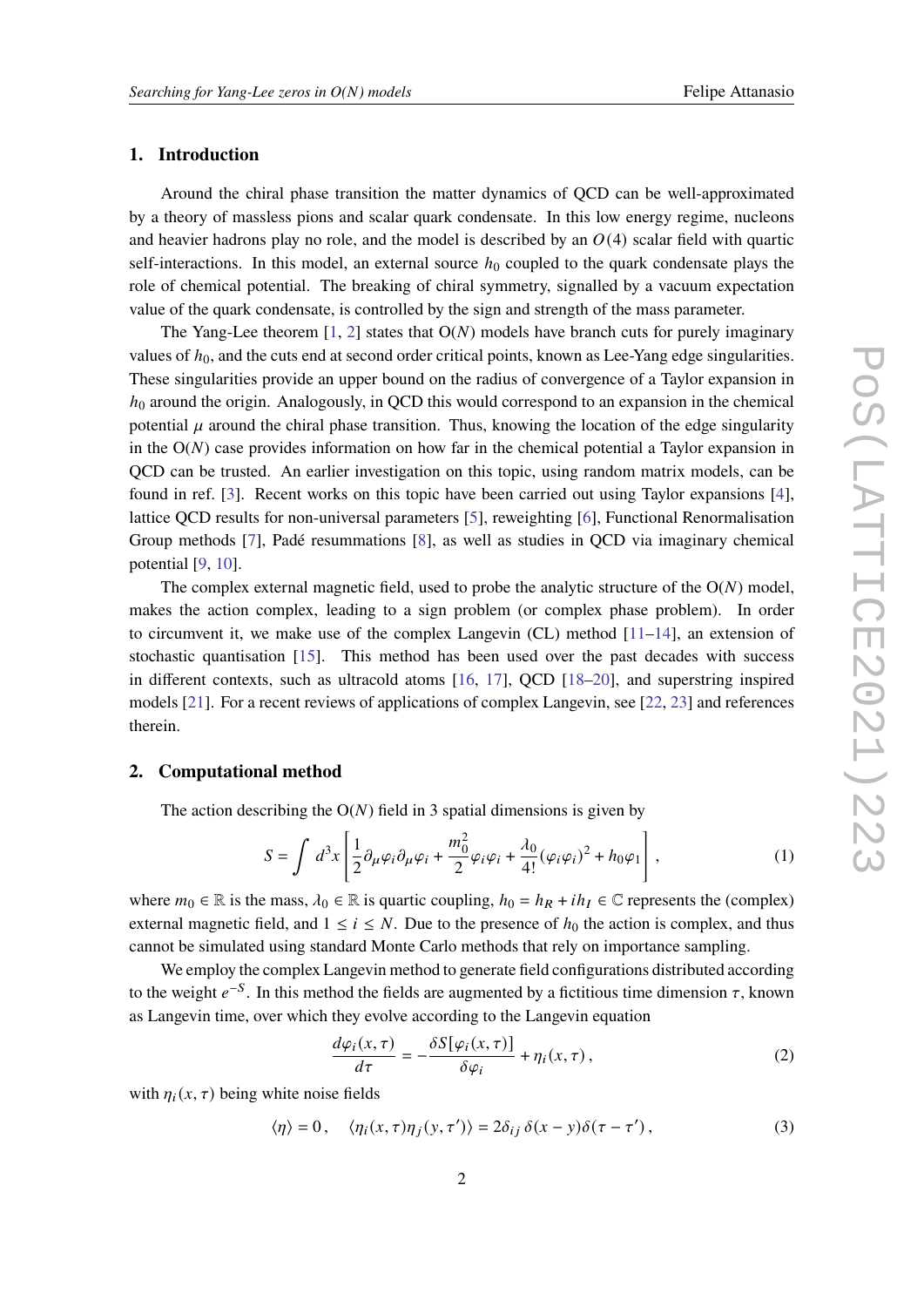and the  $\langle \cdots \rangle$  represent ensemble averages. Quantum expectation values are computed via simple averages over the Langevin time, after the system reaches its equilibrium state.

Due to the complexity of the action, all real fields are also given an imaginary part. In this enlarged manifold where the fields are defined complex Langevin is not guaranteed to converge to the correct result. Extensive discussions on criteria for correct convergence can be found in refs. [\[24](#page-7-2)[–28\]](#page-7-3).

Our numerical simulations use the Euler-Maruyama discretisation for the Langevin equation

$$
\varphi_i(x, \tau + \epsilon) = \varphi_t(x, \tau) - \epsilon \frac{\delta S[\varphi_i(x, \tau)]}{\delta \varphi_i} + \sqrt{\epsilon} \eta_i(x, \tau)
$$
\n(4)

with the Langevin step size  $\epsilon$  being changed adaptively [\[29\]](#page-7-4) to avoid runaway trajectories. A study of implicit schemes to numerical evolve the complex Langevin equation is found in ref. [\[30\]](#page-7-5).

The Lee-Yang theorem states that the magnetic equation of state in the symmetric phase exhibits branch cuts that end at the edge singularities. Therefore, we are interested in the average magnetisation per site

$$
M = \frac{1}{V} \frac{\partial}{\partial h_0} \ln Z = \frac{1}{V} \langle \Phi_1 \rangle , \quad \Phi_1 = \int d^3 x \, \varphi_1(x) \tag{5}
$$

and its susceptibility

$$
\chi = \frac{1}{V} \frac{\partial^2}{\partial h_0^2} \ln Z = \frac{1}{V} \left[ \langle \Phi_1^2 \rangle - \langle \Phi_1 \rangle^2 \right] . \tag{6}
$$

The magnetisation should exhibit a discontinuity when  $h_R$  goes across the branch cut at  $h_R = 0$  and  $|h_I| > h_c$ , whereas the susceptibility should peak (due to finite lattice volume) for  $|h_I| \approx h_c$ .

#### **3. Results**

Our studies started with a toy model: an one site model with  $O(2)$  symmetry. A very similar case, with a single field instead of two, has been considered in ref. [\[31\]](#page-7-6). There, a failure of CL has been observed.

Afterwards, we have moved to a three dimensional theory. Since in the thermodynamic limit the Lee-Yang theorem states that branch cuts exist, the analytic structure of the partition function in this model is qualitatively different from the 0-dimensional case. It is then interesting to see how complex Langevin fares in this scenario.

#### **3.1 Single site O(**2**) model**

We begin with an analytically solvable one site model at  $N = 2$ , given by the action

$$
S = \frac{m_0^2}{2} \left( x^2 + y^2 \right) + \frac{\lambda_0}{4} \left( x^2 + y^2 \right)^2 - h_0 x \,. \tag{7}
$$

Its partition function and magnetisation are, respectively, given by

$$
Z = 2\pi \int_0^\infty r \, dr \, I_0(h_0 r) \exp\left[-\frac{m_0^2 r^2}{2} - \frac{\lambda_0 r^4}{4}\right],\tag{8}
$$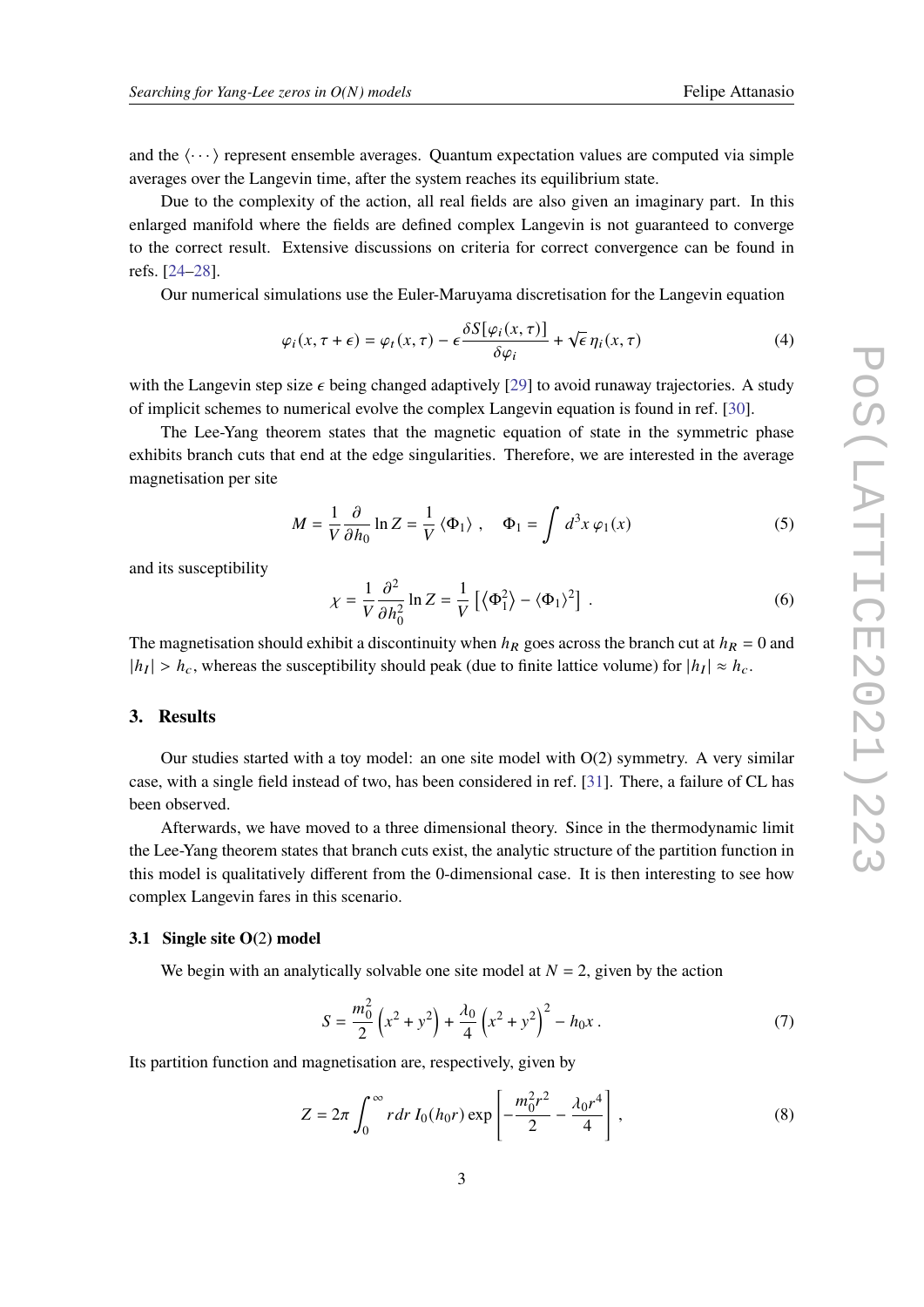<span id="page-3-0"></span>

**Figure 1:** Real and imaginary parts of the magnetisation of the single site  $O(2)$  model as function of  $h_i$ . The continuous lines represent the exact solutions, while the points resulted from complex Langevin simulations. The divergences correpond to zeros of the partition function, which the complex Langevin fails to capture.

and

$$
M = \langle x \rangle = \frac{\partial \ln Z}{\partial h_0} = \frac{2\pi}{Z} \int_0^\infty r^2 dr I_1(h_0 r) \exp\left[ -\frac{m_0^2 r^2}{2} - \frac{\lambda_0 r^4}{4} \right],
$$
 (9)

where  $I_n(x)$  are the modified Bessel functions of the first kind.

As it is shown in fig. [1,](#page-3-0) the complex Langevin simulations fail to capture the position of the edge, and all subsequent, singularities. This is similar to what has been observed in studies with Random Matrix theory [\[32\]](#page-7-7) and models with singular Langevin drifts [\[33\]](#page-7-8). It is worth noting that away from the thermodynamic limit the branch cuts predicted by the Yang-Lee theorem become a series of poles that coalesce as  $V \rightarrow \infty$ .

#### **3.2 Three dimensional field theory**

We have performed our simulations with parameters  $m_0^2 = \lambda_0 = 1$  and  $N = 2$  for various values of  $h_0$ . Preliminary, small volume, simulations have been carried out in  $V = 8^3$  in order to verify the (dis)continuity of the magnetisation for  $h_I$  smaller (larger) than  $h_C$  as function of  $h_R$ , by choosing two representative values of  $h_I$ . The results are shown in figure [2,](#page-4-0) and demonstrate the expected discontinuity for  $h_I > h_c$ .

A proper scan for the critical external field along the imaginary  $axis<sup>1</sup>$  $axis<sup>1</sup>$  $axis<sup>1</sup>$  was then performed at volumes of 24<sup>[3](#page-4-1)</sup>, 28<sup>3</sup>, and 32<sup>3</sup>. Figure 3 presents our results for the magnetisation as function of  $h_I$ . The real part resembles a graph of the magnetisation as a function of inverse temperature of the Ising model. Both plots also exhibit non-differentiable behaviour around a certain value of  $h_I$ , with the imaginary part having a cusp, rather than a kink. This is further investigated in figure [4](#page-5-4) (left) where we present the magnetic susceptibility. In the usual telltale sign of "phase transitions" in finite volumes, the susceptibilities have peaks where the magnetisation exhibited non-differentiable behaviour.

We have also computed the first two complex Langevin boundary terms [\[27\]](#page-7-9) for the magnetisation and present the results for the second order one,  $B_2(M)$  in fig. [4](#page-5-4) (right). The first order boundary terms vanish within statistical errors. Since  $B_2(M)$  is in general larger than  $B_1(M)$  in the

<span id="page-3-1"></span><sup>&</sup>lt;sup>1</sup>Our simulations have been performed with  $h_R = 10^{-4}$ , akin to what is usually done in studies of the Ising model.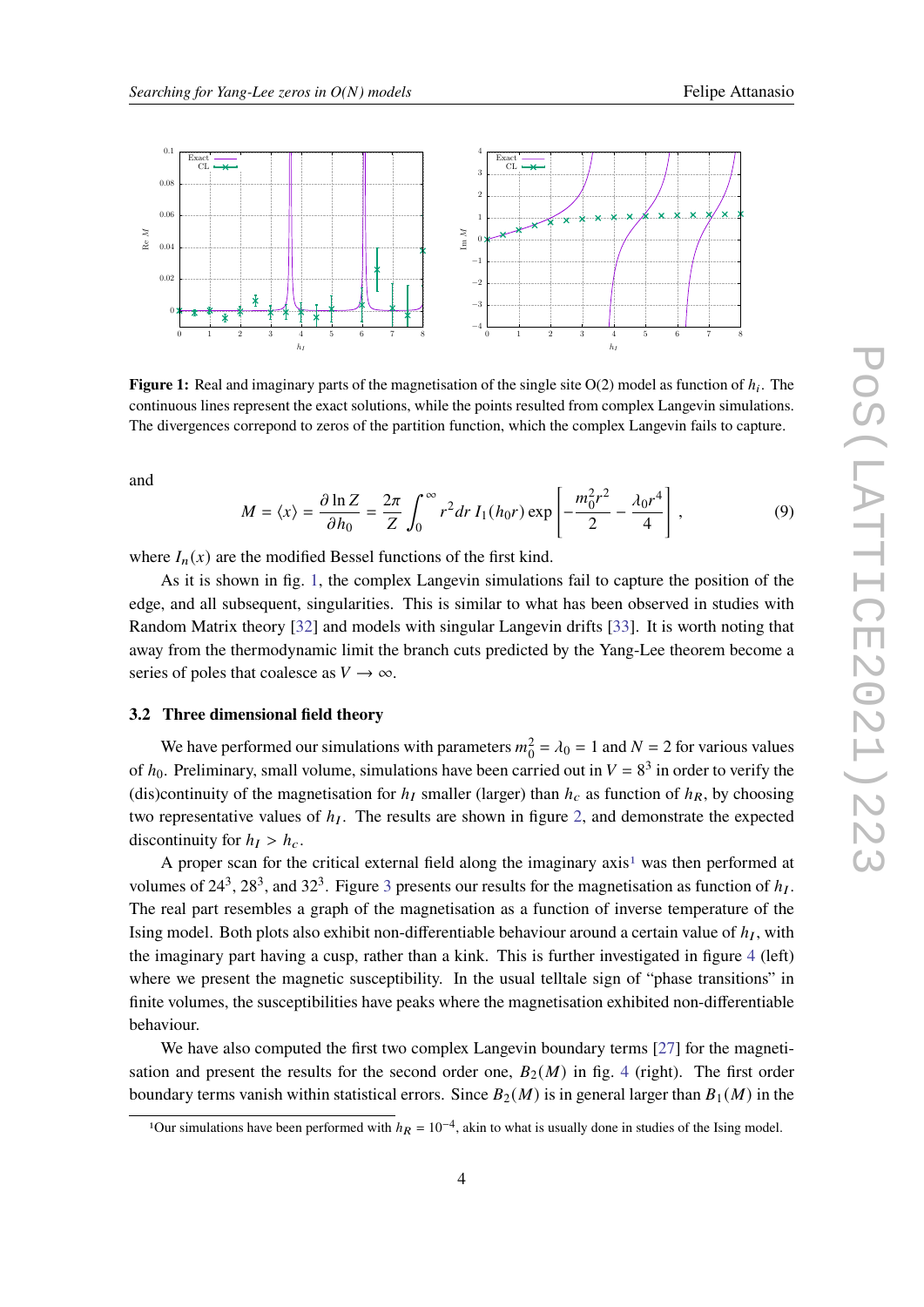

<span id="page-4-0"></span>

**Figure 2:** Real (left) and imaginary (right) parts of the average magnetisation as functions of the real part of the external magnetic field. Note that the horizontal axis is in units of powers of 10, except at 0. The graph on the left shows the two expected behaviours for the magnetisation: for  $h<sub>I</sub> < h<sub>c</sub>$  it is continuous across  $h_R = 0$ , and it displays a discontinuity for  $h_I > h_c$ .

<span id="page-4-1"></span>

**Figure 3:** Real (left) and imaginary (right) parts of the average magnetisation as functions of the imaginary part of the external magnetic field. The results for the three different volumes considered here fall on top of each other in the scale used in the plot. It is notable that for  $h_I \approx 1.185$  there is a kink in the real part of M, while around the same value the imaginary part displays a cusp. Lines have been added to guide the eye.

cases considered here, the correction formula proposed in ref. [\[27\]](#page-7-9) is not applicable. Moreover, this observerd hierarchy of boundary terms casts a shadow on the reliability of complex Langevin simulations in this model. It is also noteworthy that  $B_2(M)$  follows the same trend as the magnetisation itself.

# **4. Summary and outlook**

We have studied the  $O(N)$  model, subject to a complex external magnetic field, on the lattice via complex Langevin simulations. Our work has been performed at  $N = 2$  both a single site model, with analytic solution, and on a three dimensional field theory.

Complex Langevin simulations on the single site model failed to exhibit the correct behaviour, behaving similarly to what has been observed in Random Matrix Theories and models with singular drifts. In three dimensions, complex Langevin results for the average magnetisation and its suscep-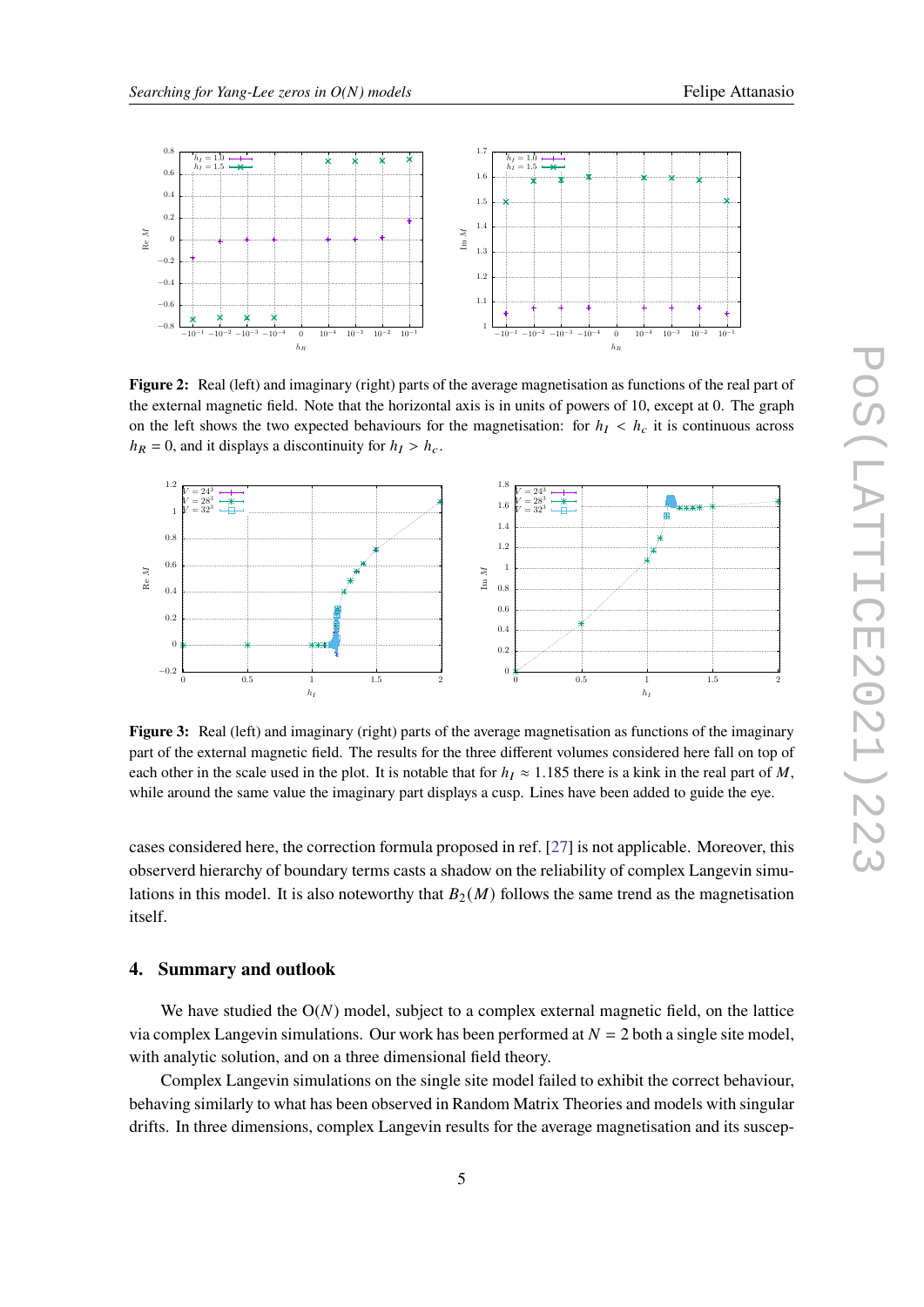<span id="page-5-4"></span>

**Figure 4:** Left: absolute value of the (complex) magnetic susceptibility as a function of  $h<sub>I</sub>$  for the three volumes considered. The peaks exhibit the typical behaviour of finite volume phase transitions of growing with the volume. Right: Negative of the real and imaginary parts of the second order boundary term for the magnetisation, computed for  $V = 28<sup>3</sup>$ . Similar behaviours have been observed for the other volumes. In both plots lines have been added to guide the eye.

tibility behave similarly to Ising model simulations. From analysing the peak of the susceptibility for different volumes it is possible to find the critical value of the external imaginary magnetic field and, therefore, the location of the Lee-Yang edge singularity. This is very promising. However, boundary terms are present and thus CL results must be interpreted with care. This is the subject of ongoing research, both in order to verify the correctness of CL applied to this model and to find the location of the Lee-Yang edge singularity.

# **Acknowledgments**

This work is supported by the Deutsche Forschungsgemeinschaft (DFG, German Research Foundation) under Germany's Excellence Strategy EXC2181/1 - 390900948 (the Heidelberg STRUC-TURES Excellence Cluster) and under the Collaborative Research Centre SFB 1225 (ISOQUANT).

The authors acknowledge support by the state of Baden-Württemberg through bwHPC.

# **References**

- <span id="page-5-0"></span>[1] C.N. Yang and T.D. Lee, *Statistical theory of equations of state and phase transitions. i. theory of condensation*, *Phys. Rev.* **87** [\(1952\) 404.](https://doi.org/10.1103/PhysRev.87.404)
- <span id="page-5-1"></span>[2] T.D. Lee and C.N. Yang, *Statistical theory of equations of state and phase transitions. ii. lattice gas and ising model*, *Phys. Rev.* **87** [\(1952\) 410.](https://doi.org/10.1103/PhysRev.87.410)
- <span id="page-5-2"></span>[3] M.A. Stephanov, *QCD critical point and complex chemical potential singularities*, *[Phys.](https://doi.org/10.1103/PhysRevD.73.094508) Rev. D* **73** [\(2006\) 094508](https://doi.org/10.1103/PhysRevD.73.094508) [[hep-lat/0603014](https://arxiv.org/abs/hep-lat/0603014)].
- <span id="page-5-3"></span>[4] M. Giordano and A. Pásztor, *Reliable estimation of the radius of convergence in finite density QCD*, *Phys. Rev. D* **99** [\(2019\) 114510](https://doi.org/10.1103/PhysRevD.99.114510) [[1904.01974](https://arxiv.org/abs/1904.01974)].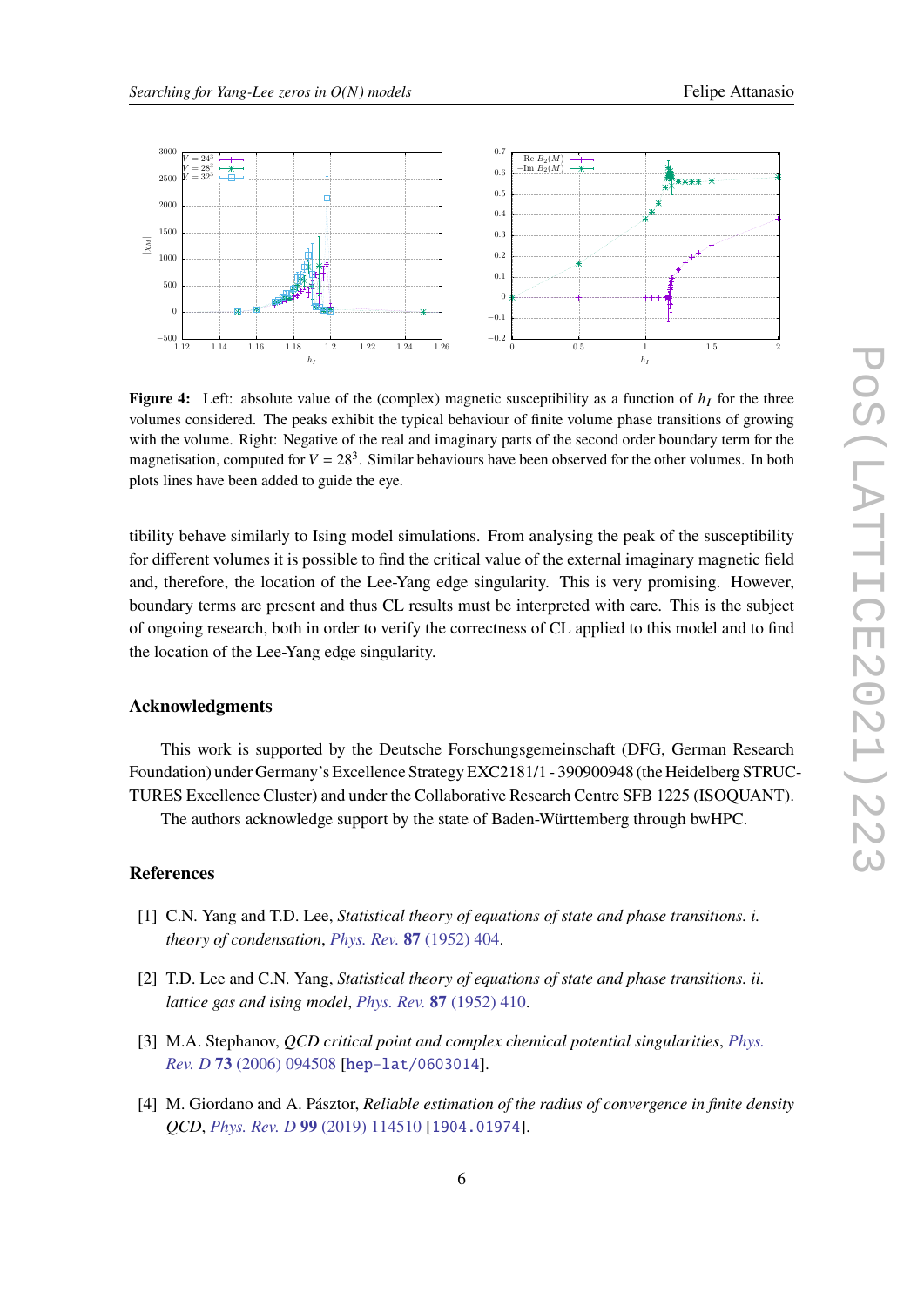- 
- <span id="page-6-0"></span>[5] S. Mukherjee and V. Skokov, *Universality driven analytic structure of the QCD crossover: radius of convergence in the baryon chemical potential*, *Phys. Rev. D* **103** [\(2021\) L071501](https://doi.org/10.1103/PhysRevD.103.L071501) [[1909.04639](https://arxiv.org/abs/1909.04639)].
- <span id="page-6-1"></span>[6] M. Giordano, K. Kapas, S.D. Katz, D. Nogradi and A. Pasztor, *Radius of convergence in lattice QCD at finite*  $\mu_B$  with rooted staggered fermions, *Phys. Rev. D* 101 [\(2020\) 074511](https://doi.org/10.1103/PhysRevD.101.074511) [[1911.00043](https://arxiv.org/abs/1911.00043)].
- <span id="page-6-2"></span>[7] A. Connelly, G. Johnson, F. Rennecke and V. Skokov, *Universal location of the Yang-Lee edge singularity in O(N) theories*, *[Physical Review Letters](https://doi.org/10.1103/PhysRevLett.125.191602)* **125** (2020) 191602.
- <span id="page-6-3"></span>[8] G. Basar, *Universality, Lee-Yang singularities and series expansions*, [2105.08080](https://arxiv.org/abs/2105.08080).
- <span id="page-6-4"></span>[9] G. Nicotra, P. Dimopoulos, L. Dini, F. Di Renzo, J. Goswami, C. Schmidt et al., *Lee-Yang edge singularities in 2+1 flavor QCD with imaginary chemical potential*, [2111.05630](https://arxiv.org/abs/2111.05630).
- <span id="page-6-5"></span>[10] S. Singh, P. Dimopoulos, L. Dini, F. Di Renzo, J. Goswami, G. Nicotra et al., *Lee-Yang edge singularities in lattice QCD : A systematic study of singularities in the complex*  $\mu_B$  plane *using rational approximations*, in *38th International Symposium on Lattice Field Theory*, 11, 2021 [[2111.06241](https://arxiv.org/abs/2111.06241)].
- <span id="page-6-6"></span>[11] J.R. Klauder, *Stochastic quantization*, *[Acta Phys. Austriaca Suppl.](https://doi.org/10.1007/978-3-7091-7651-1_8)* **25** (1983) 251.
- [12] J.R. Klauder, *A Langevin Approach to Fermion and Quantum Spin Correlation Functions*, *[J.](https://doi.org/10.1088/0305-4470/16/10/001) Phys.* **A16** [\(1983\) L317.](https://doi.org/10.1088/0305-4470/16/10/001)
- [13] J.R. Klauder, *Coherent State Langevin Equations for Canonical Quantum Systems With Applications to the Quantized Hall Effect*, *Phys. Rev.* **A29** [\(1984\) 2036.](https://doi.org/10.1103/PhysRevA.29.2036)
- <span id="page-6-7"></span>[14] G. Parisi, *On complex probabilities*, *Phys. Lett.* **B131** [\(1983\) 393.](https://doi.org/10.1016/0370-2693(83)90525-7)
- <span id="page-6-8"></span>[15] G. Parisi and Y.-s. Wu, *Perturbation Theory Without Gauge Fixing*, *Sci. Sin.* **24** (1981) 483.
- <span id="page-6-9"></span>[16] T. Hayata and A. Yamamoto, *Complex Langevin simulation of quantum vortices in a Bose-Einstein condensate*, *Phys. Rev. A* **92** [\(2015\) 043628](https://doi.org/10.1103/PhysRevA.92.043628) [[1411.5195](https://arxiv.org/abs/1411.5195)].
- <span id="page-6-10"></span>[17] L. Rammelmüller, A.C. Loheac, J.E. Drut and J. Braun, *Finite-temperature equation of state of polarized fermions at unitarity*, *[Phys. Rev. Lett.](https://doi.org/10.1103/PhysRevLett.121.173001)* **121** (2018) 173001 [[1807.04664](https://arxiv.org/abs/1807.04664)].
- <span id="page-6-11"></span>[18] D. Sexty, *Simulating full QCD at nonzero density using the complex Langevin equation*, *Phys. Lett.* **B729** [\(2014\) 108](https://doi.org/10.1016/j.physletb.2014.01.019) [[1307.7748](https://arxiv.org/abs/1307.7748)].
- [19] G. Aarts, F. Attanasio, B. Jäger and D. Sexty, *The QCD phase diagram in the limit of heavy quarks using complex Langevin dynamics*, *JHEP* **09** [\(2016\) 087](https://doi.org/10.1007/JHEP09(2016)087) [[1606.05561](https://arxiv.org/abs/1606.05561)].
- <span id="page-6-12"></span>[20] F. Attanasio and B. Jäger, *Dynamical stabilisation of complex Langevin simulations of QCD*, [1808.04400](https://arxiv.org/abs/1808.04400).
- <span id="page-6-13"></span>[21] J. Nishimura and A. Tsuchiya, *Complex Langevin analysis of the space-time structure in the Lorentzian type IIB matrix model*, *JHEP* **06** [\(2019\) 077](https://doi.org/10.1007/JHEP06(2019)077) [[1904.05919](https://arxiv.org/abs/1904.05919)].